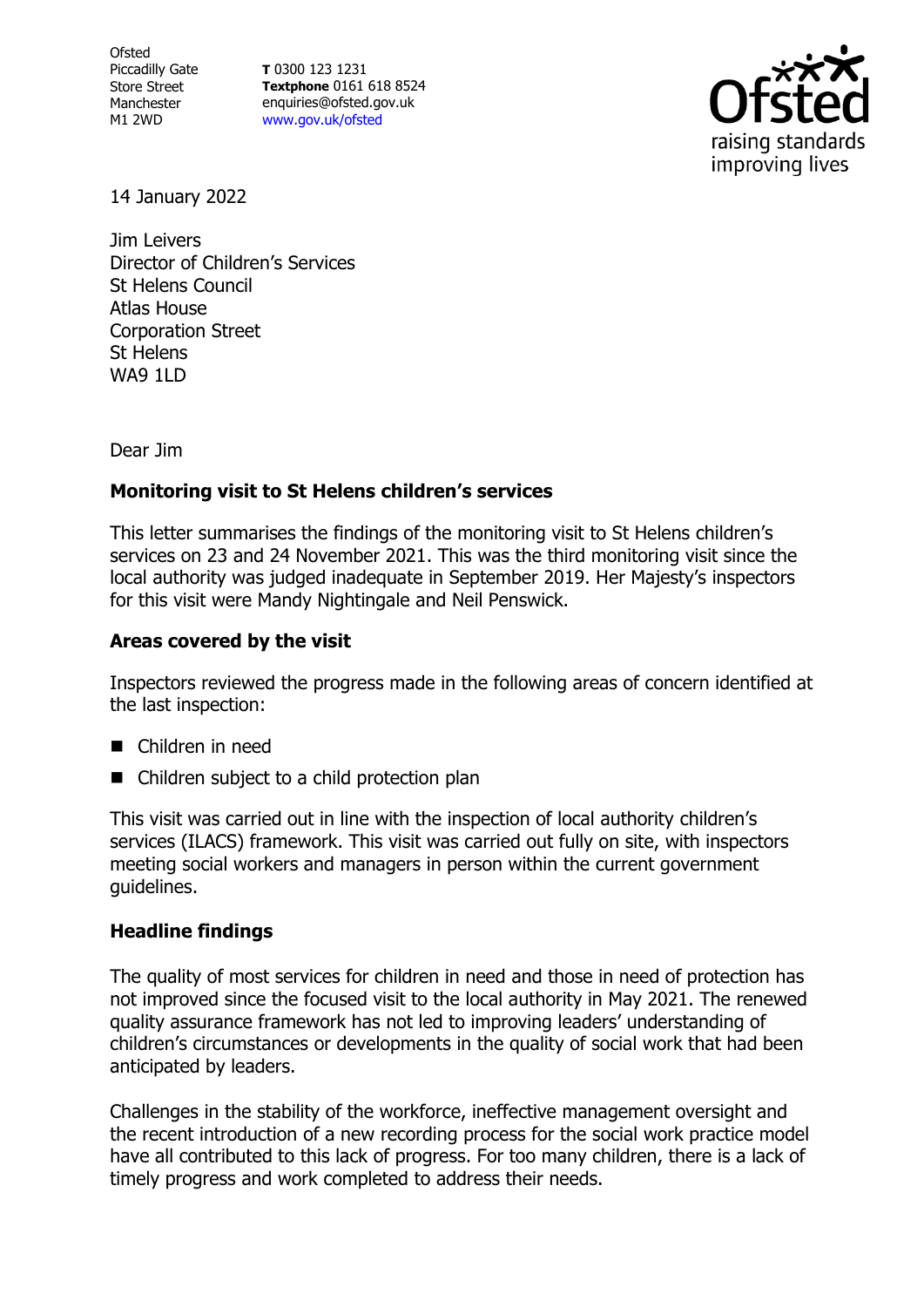

The wider council has continued to support the local authority's improvement, with funding to increase the resources available for edge of care services and a financial commitment to support the recruitment and retention of the social care workforce. The expansion of the edge of care service has been delayed owing to capacity pressures in other parts of the council and, while the number of vacancies has reduced, it is too soon to see any impact for children from the recruitment and retention of social workers and team managers.

## **Findings and evaluation of progress**

Since the focused visit in May 2021, St Helens has continued to experience high levels of confirmed COVID-19 rates. Despite the additional pressures that this brings, the workforce is seeing children face to face whenever possible to monitor how well they are being safeguarded and receiving relevant services. Until very recently, staff continued to work from home. St Helens now has a hybrid model, with some teams meeting in person on a weekly basis and some social workers returning to office working to support their individual circumstances. Social workers' views of working from home were varied, with some describing benefits while for others it was not as positive.

Children in the assessment service experience too many changes of social workers. Most children are not able to build trusting relationships with their social workers and this has an impact on their ability to fully share their experiences. This also creates a 'stop/start' approach to practice within the multi-agency group, leading to some children experiencing delays in having their needs fully met.

Children's views are sought and well recorded. Most social workers have a good understanding of the child's chronological history, however, this has not led to an understanding of the child's daily life and how their past experiences have an impact on them. Some children benefit from the purposeful direct work completed by family intervention workers. There is also some thoughtful and effective practice by skilled social workers to reduce the risk of harm children experience in their lives.

When risks to children change, appropriate decisions are made to step up or step down to different levels of support, including early help, child in need or child protection, and pre-proceedings. However, it is not always clear that the child's circumstances have been thoroughly assessed to inform these threshold decisions or whether they are the right decisions at that time.

Children do not always have well-written plans, with clear timebound actions, that reflect their needs. Too many actions are generic and adult focused and lack a consideration of the child's specific needs. This makes it difficult for families and professionals to understand what needs to be done to effect change and reduce risk, for children to improve their lived experience.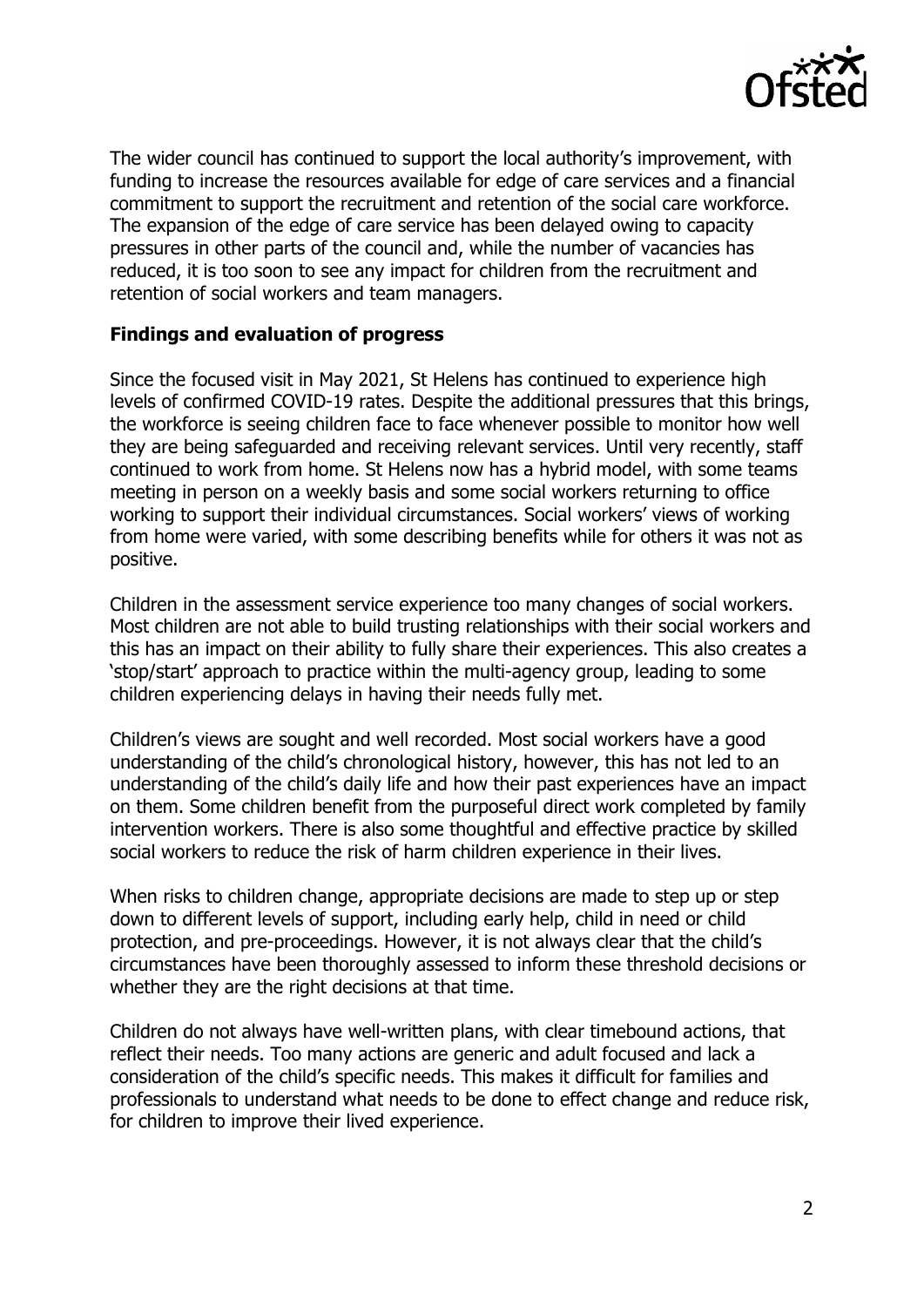

The local authority is aware that the implementation of a new practice model will require a change in culture for its workforce, families and partner agencies. Inspectors saw some early signs of success using the practice model. For example, there was improved professional accountability to assess the current level of risk and some parents have gained a better understanding of the risk for their children and what needs to change. However, these new ways of working are not consistently applied in practice.

The lack of robust written plans for most children undermines the effectiveness of the child in need/child protection review process and this means that some children experience unnecessary delay in having their needs met. Child protection review meetings continue to be carried out virtually. In some instances, this has increased professional and family attendance. However, inspectors were informed, and observed, that the local authority's approach to using their new practice model virtually is causing some difficulties in engaging professionals and families.

The implementation of the new practice model, along with the required changes to children's written records, has had a significant impact on some social workers' ability to carry out required tasks and accurately reflect the work that they are doing with children and families.

Ofsted's visit in May 2021 raised an area for improvement relating to how social workers and managers prioritise tasks within their workloads and avoid unnecessary drift and delay for children. There has been no progress in this area and some children continue not having their needs fully met and they experience delay in progressing planning for their future.

Practice has improved for children whose needs are considered within the public law outline pre-proceedings process. Clear planning and timely interventions mean that decision-making is supported by effective and regular reviews of the child's preproceedings plan. Parents are better informed about what is required of them to reduce the risk for their children. Decisions are now made more quickly to determine if a child can step out of pre-proceedings or further intervention is required through legal proceedings. The impact of this change means that only the children who need pre-proceedings intervention receive it and children remain in pre-proceedings for less time.

Management oversight is not sufficiently robust to identify, challenge and promote good social work practice. Supervision for social workers is regular, however, it lacks challenge to address practice that is not meeting children's needs. The written record of supervision does not support a social worker's ability to review what has been discussed and what action is required. Some management oversight and decisionmaking lacks a clear rationale. This means that social workers, managers and children, if they decide to access their records later in life, will not be able to understand why significant decisions have been made.